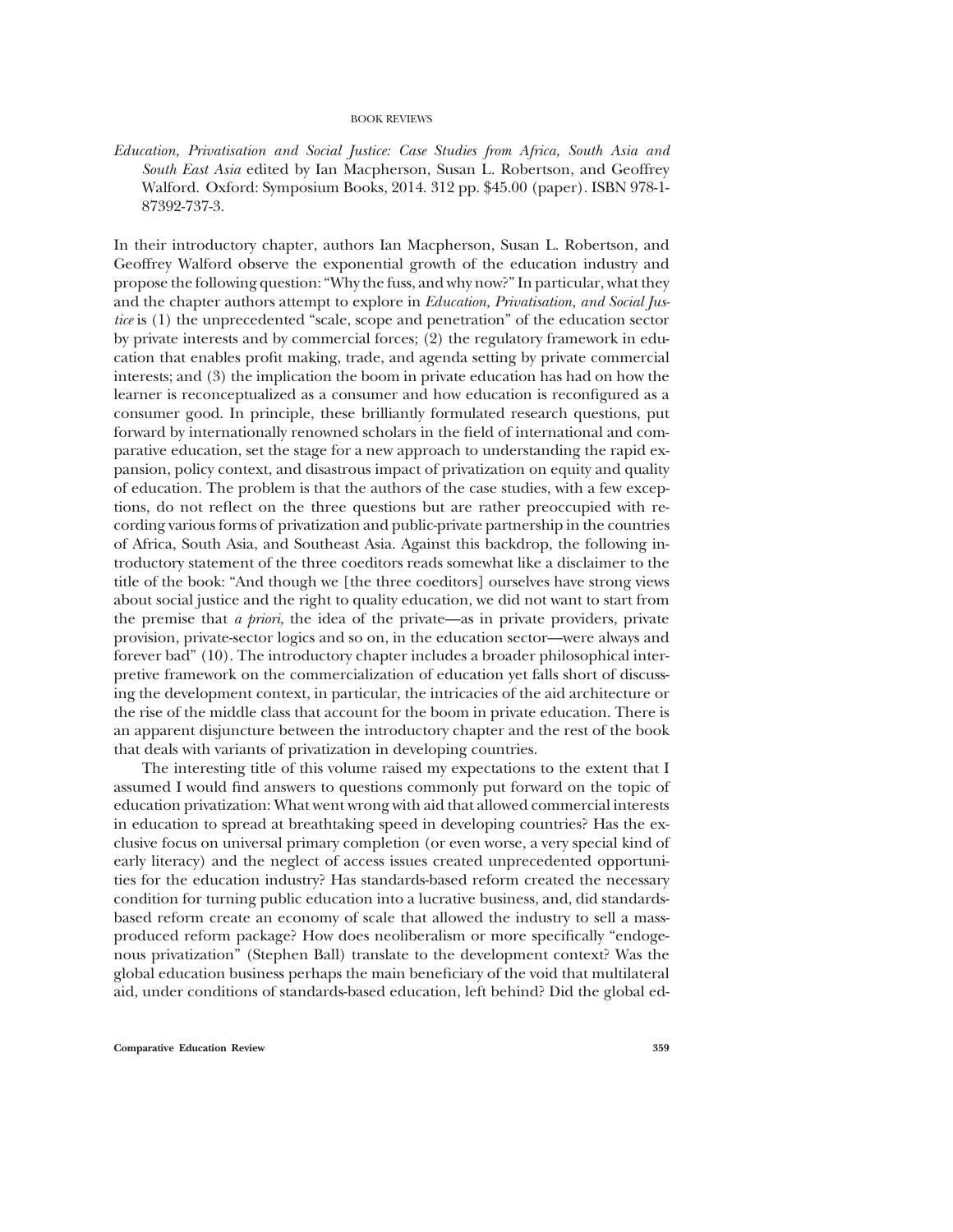## BOOK REVIEWS

ucation industry successfully turn all the aid orphans—ranging from one-teacher schools in remote rural areas to secondary schools in urban areas—into a lucrative business?

The education industry relationship with aid is only marginally discussed in the book, but several chapters suggest that it banked on gaps and shortcomings in the public education system of the respective countries. For example, the chapters on Ghana and Nigeria (Caine Rolleston and Modupe Adefeso-Olateju) and Nepal (Pramod Bhatta) make the argument that private schooling filled a great demand in their respective countries due to the quality deterioration in state-run schools.

The book reads like an accumulation of research reports, funded by the Soros Foundation, that were put together under one book cover and supplemented with an introductory and a concluding chapter. Unsurprisingly, the chapter authors do not address the provocative questions raised by the coeditors. In fact, a few researchers advocate for privatization in education, both in terms of low-fee as well as high-fee private schools. Arguably, some of their conclusions are drawn on the basis of flaws in research design. For example, in one of the published studies, the researchers decided to only interview those parents who already enrolled their children in private schools. These and other methodological flaws, including studies that focus on extreme cases (e.g., Punjab in Pakistan, where the government with the support of the UK Department for International Development and Michael Barber stepped up to mobilize and fund entrepreneurs in education), rest their case on anecdotal evidence (individual interviewees that are then generalized) or use rough estimates based on hearsay or small samples sizes. This suggests that the coeditors should have been more selective in their choice of publishable reports. Any technical report, let alone a publication with a reputable publisher, that lists rounded percentage figures ("only  $20\%$  of private-school teachers," "salaries were as low as  $50-60\%$  of") should raise a red flag. Rounded percentage figures often indicate that the sample size was too small (in a sample size of five, 20 percent corresponds to one respondent), the researcher did not bother to present the exact figures, or the researcher suppressed information on the sample and total population size in the study.

On a positive note, the book includes studies that were produced in rather than on developing countries. For sure, the Privatisation in Education Research Initiative (PERI) of the Soros Foundation breaks new ground in that it funded studies produced in Africa, South Asia, and Southeast Asia. However, a few chapters would have benefited from more guidance and editing; for example, one of the authors refers to the "report" rather than the book chapter. Likewise, the methodological flaws, mentioned above, should have been addressed before accepting a chapter for publication. It appears that PERI funded a wide spectrum of research projects; as a corollary, the range of chapters in terms of quality is also broad. I would like to end this review with three examples of outstanding chapters that reflect on social justice.

The chapter "Ethical Dilemmas in the Education Marketplace," written by William C. Brehm and Iveta Silova, investigates a particular form of shadow education in Cambodia: private tutoring in which teachers tutor their own students, referred to as "extra study," "supplemental study," or "study for hire." The study is fascinating from a theoretical perspective because it digs into the deeper question of which structural deficiencies in the Cambodian educational system have accounted for the great at-